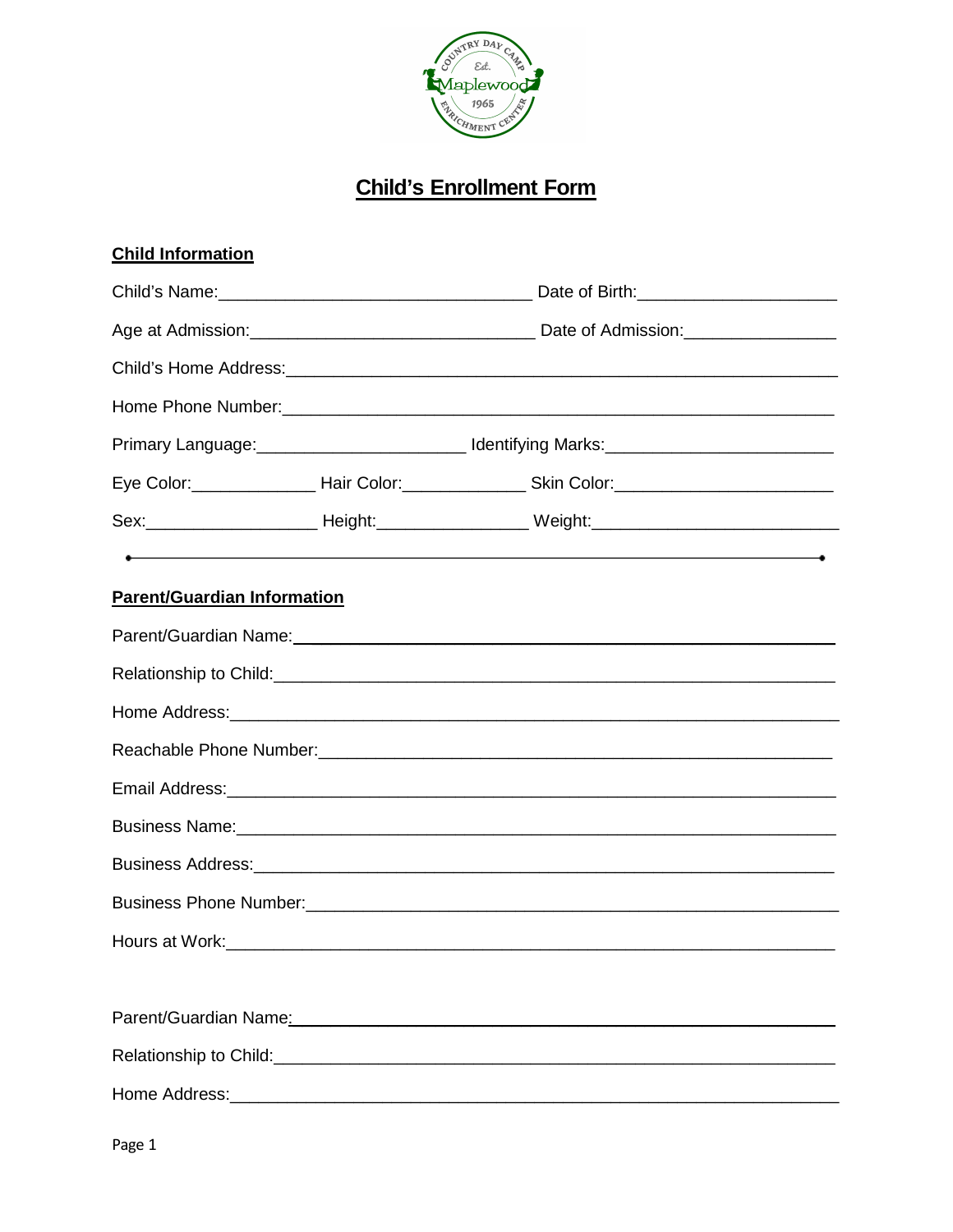| Business Name: 2008 Communication of the Communication of the Communication of the Communication of the Communication of the Communication of the Communication of the Communication of the Communication of the Communication       |  |
|--------------------------------------------------------------------------------------------------------------------------------------------------------------------------------------------------------------------------------------|--|
|                                                                                                                                                                                                                                      |  |
| Business Phone Number: 2008 Communication of the Superior Communication of the Superior Communication of the S                                                                                                                       |  |
|                                                                                                                                                                                                                                      |  |
| $\bullet$ . The contract of the contract of the contract of the contract of the contract of the contract of the contract of the contract of the contract of the contract of the contract of the contract of the contract of the co   |  |
| <b>Additional Information</b>                                                                                                                                                                                                        |  |
|                                                                                                                                                                                                                                      |  |
|                                                                                                                                                                                                                                      |  |
|                                                                                                                                                                                                                                      |  |
| Individual Health Plan for child with a chronic health condition? If yes, please attach.                                                                                                                                             |  |
| Copies of any custody agreements, court orders, and restraining orders pertaining to the child?                                                                                                                                      |  |
|                                                                                                                                                                                                                                      |  |
|                                                                                                                                                                                                                                      |  |
| <u>. In the second contract of the second contract of the second contract of the second contract of the second contract of the second contract of the second contract of the second contract of the second contract of the secon</u> |  |
| An updated physical must on file for each child enrolled.                                                                                                                                                                            |  |
| * Please be sure immunizations are listed.                                                                                                                                                                                           |  |
| * Our licensing agency states all preschool physicals must show a lead (PB) test has<br>been administered (results are not necessary, only the administration date).                                                                 |  |
|                                                                                                                                                                                                                                      |  |
|                                                                                                                                                                                                                                      |  |
|                                                                                                                                                                                                                                      |  |

\_\_\_\_\_\_\_\_\_\_\_\_\_\_\_\_\_\_\_\_\_\_\_\_\_\_\_\_\_\_\_\_\_\_\_\_\_\_\_\_\_\_\_\_\_\_\_ \_\_\_\_\_\_\_\_\_\_\_\_\_\_\_\_\_\_\_\_\_\_\_\_\_

**Parent/Guardian Signature Date**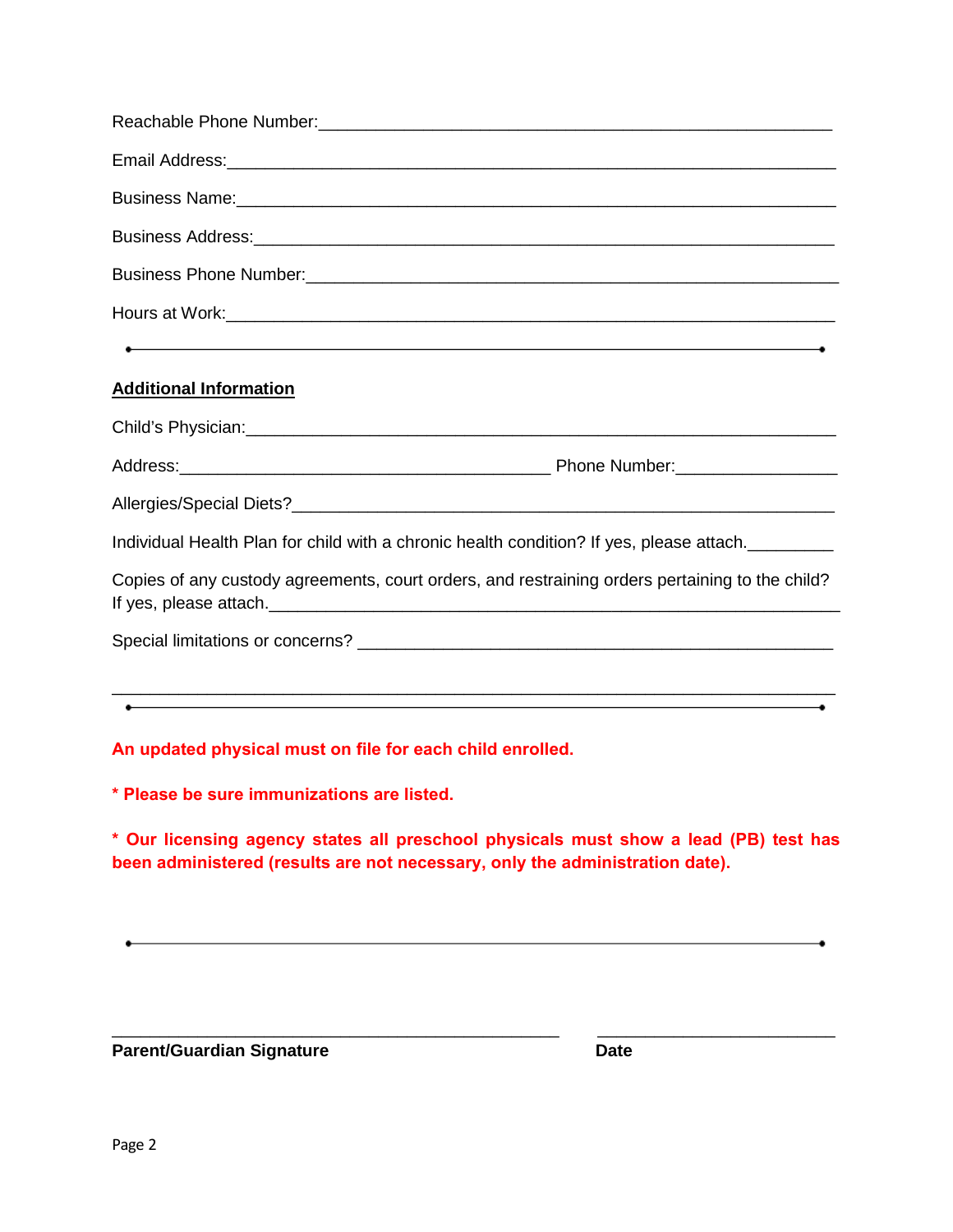### **FIRST AID AND EMERGENCY MEDICAL CARE CONSENT FORM**

Child's Name: \_\_\_\_\_\_\_\_\_\_\_\_\_\_\_\_\_\_\_\_\_\_\_\_\_\_\_\_\_\_\_ Date of Birth: \_\_\_\_\_\_\_\_\_\_\_\_\_\_\_\_\_\_\_

I authorize staff in the child care program who are trained in the basics of first aid/CPR to give my child first aid/CPR when appropriate.

I understand that every effort will be made to contact me in the event of an emergency requiring medical attention for my child. However, if I cannot be reached, I hereby authorize the program to transport my child to the nearest medical care facility and/or to \_\_\_\_\_\_\_\_\_\_\_\_\_\_\_\_\_\_\_\_\_\_, and to secure necessary medical treatment for my child.

| Address:                                                                                                                                  |                                                 |
|-------------------------------------------------------------------------------------------------------------------------------------------|-------------------------------------------------|
|                                                                                                                                           |                                                 |
|                                                                                                                                           |                                                 |
|                                                                                                                                           |                                                 |
| <b>Emergency Contacts (In order to be contacted)</b>                                                                                      |                                                 |
|                                                                                                                                           |                                                 |
| Address _________<br><u> 1989 - Johann John Stone, markin amerikan bestema dalam penyanyi dan bestema dalam pengaran bestema dalam pe</u> |                                                 |
|                                                                                                                                           |                                                 |
| Home Phone_______________________________Cell Phone_____________________________                                                          |                                                 |
| Do you give permission for child to be released to this person?  Yes_______ No______                                                      |                                                 |
|                                                                                                                                           |                                                 |
|                                                                                                                                           |                                                 |
|                                                                                                                                           | <u> 1989 - Johann John Stone, mars et al. (</u> |
|                                                                                                                                           |                                                 |
| Do you give permission for child to be released to this person? Yes______ No_____                                                         |                                                 |
|                                                                                                                                           |                                                 |
|                                                                                                                                           |                                                 |
|                                                                                                                                           |                                                 |
| Home Phone__________________________________Cell Phone___________________________                                                         |                                                 |
| Do you give permission for child to be released to this person? Yes______ No___                                                           |                                                 |
|                                                                                                                                           |                                                 |
|                                                                                                                                           |                                                 |
|                                                                                                                                           |                                                 |
|                                                                                                                                           |                                                 |

Parent /Guardian Signature Date (valid for one year)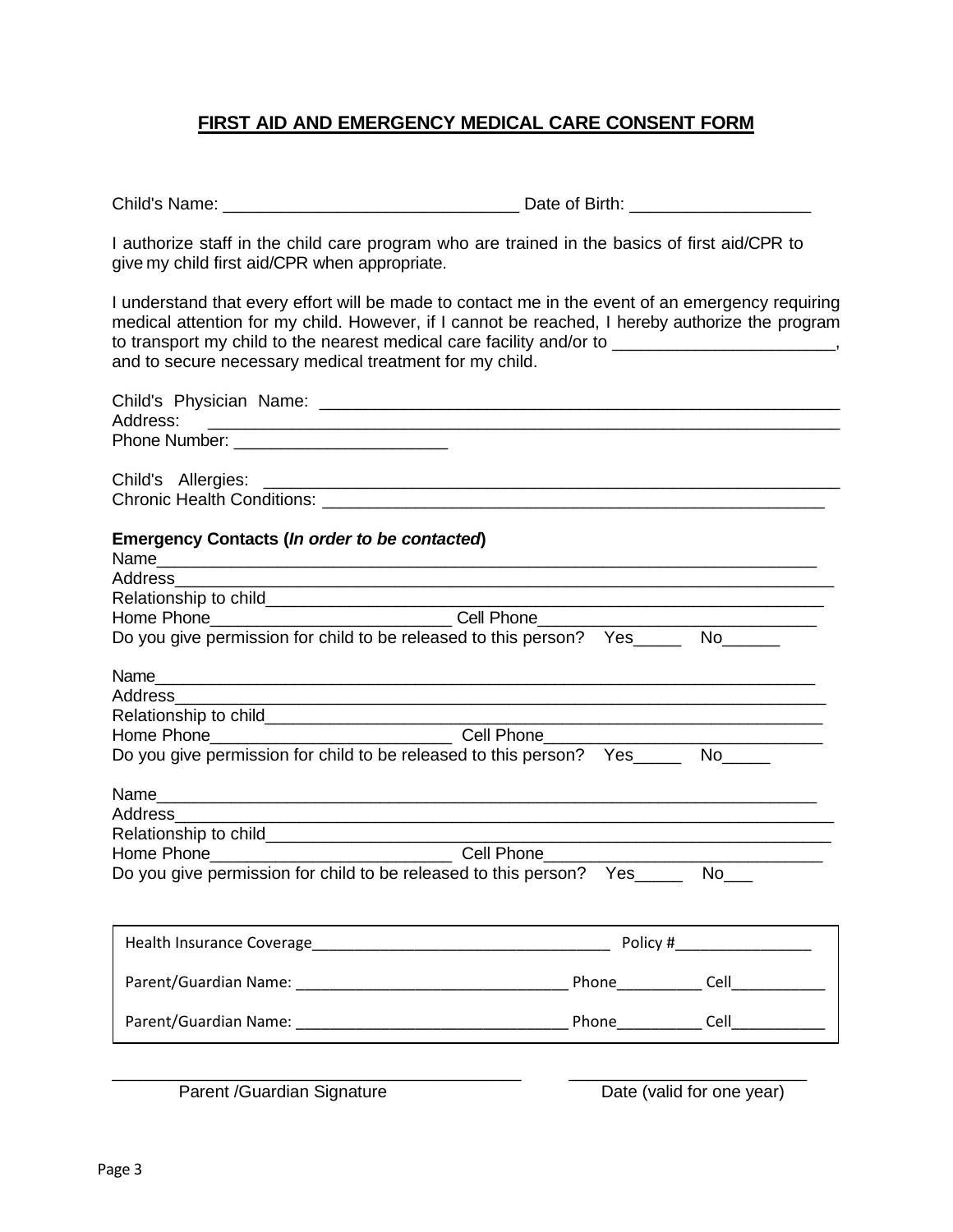

# Maplewood Special Consent Page

# **Parent Handbook**

A copy of the Parent handbook and addendums is available on our website for future reference. I have received and do understand the Maplewood Enrichment Center Parent Handbook.

Circle One: Lagree Lidisagree Initial

# **Photo Release**

I authorize Maplewood Enrichment Center, Inc. to have, use, publish and reproduce photographs, slides, moving pictures or television video tape of the child (without using names) as may be necessary for its records or public relations programs, including the Internet.

Circle One: I agree I disagree I communication of the Initial

**Technology Consent/Cell Phone Policy** (After School Only)

Items not allowed at Maplewood: Cell Phones (must stay in backpack), Cameras, iPods, MP3 Players, electronic games, or personal toys from home.

Cell Phone Policy: Use of cell phones will not be permitted at Maplewood Enrichment Center. If you as a parent feel the need for your child to bring a cell phone with them – they will be required to follow the guidelines listed below:

1. The phone MUST remain in their bags at Maplewood as well as the bus ride to Maplewood.

2. They cannot make calls, check phone messages, text or take pictures.

3. They cannot allow any other person to use their phone for any reason.

4. Violation of this policy: the phone will be turned into the office and the parent will be required to pick it up at the end of the day.

Please understand, children are always allowed access to the phone in the office. If there is an emergency/problem Maplewood Staff will make the necessary call and allow the children to speak with an adult as needed. We would ask for the parent's full cooperation in helping us to adhere to this policy.

Circle One: I agree I disagree I communication of the Initial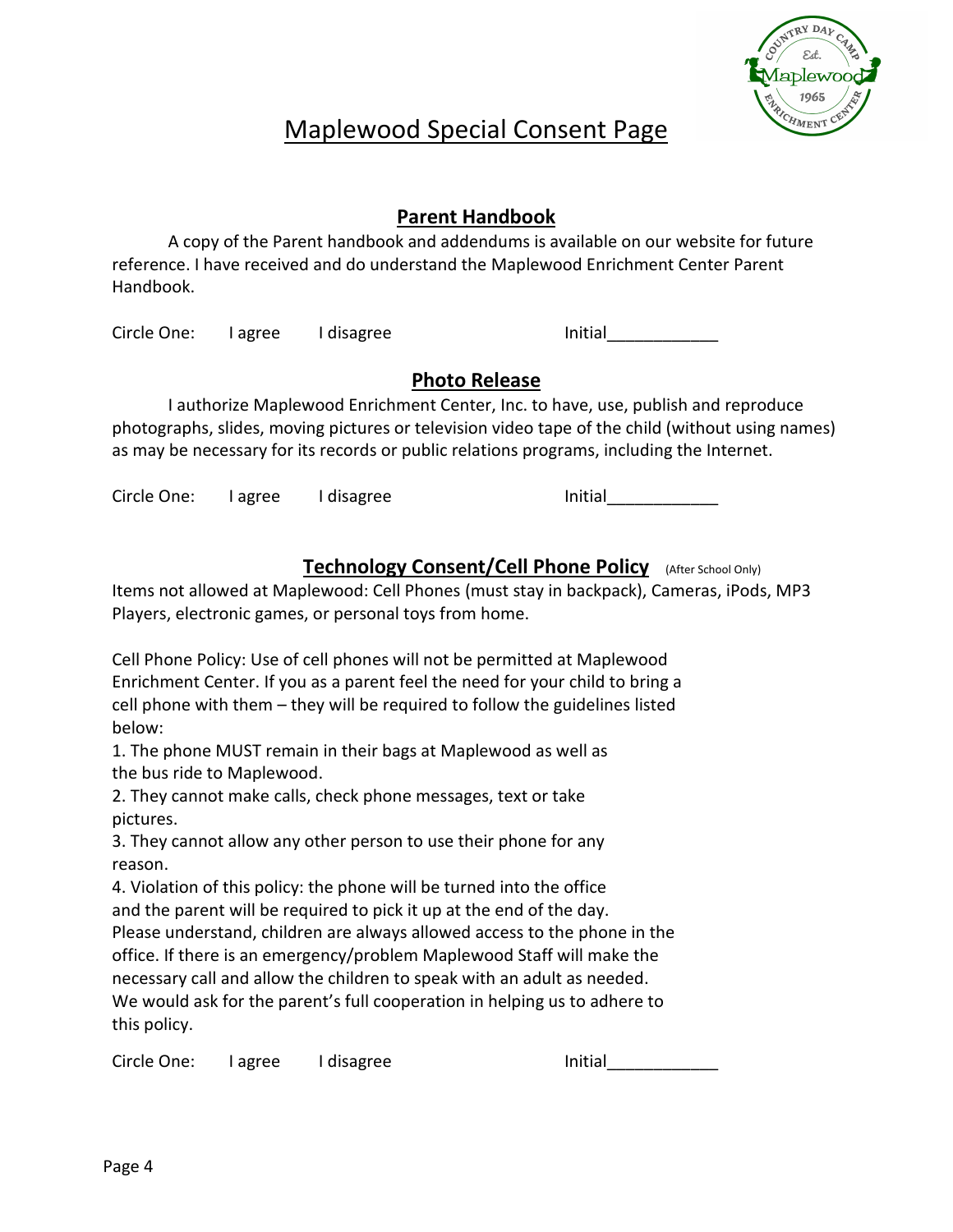## **Hand Sanitizer**

Although each program encourages proper hand washing procedures throughout the day, there may be occasions of supervised use of hand sanitizer to help stop the spread of germs. I give my child(ren) my permission for supervised use of hand sanitizer regularly.

Circle One: I agree I disagree I contained a limitial

### **Sunscreen**

By selecting Apply Maplewood Sunscreen, I give my child(ren) my permission to have sunscreen (brand supplied by the program) applied to my child(ren) when participating in outdoor activities at Maplewood.

By selecting Apply Own Sunscreen, I prefer that my child(ren) use sunscreen (provided by me) for application when participating in outdoor activities.

Circle One: Maplewood Sunscreen Family Supplied Sunscreen Initial

## **Bug Repellent**

By selecting Apply Maplewood Bug Repellent, I give my child(ren) my permission to have bug repellent (brand supplied by the program) applied to my child(ren) when participating in outdoor activities at Maplewood.

By selecting Apply Own Bug Repellent, I prefer that my child(ren) use bug repellent (provided by me) for application when participating in outdoor activities.

Circle One: Maplewood Beg Repellent Family Supplied Bug Repellent Initial

Parent Signature:\_\_\_\_\_\_\_\_\_\_\_\_\_\_\_\_\_\_\_\_\_\_\_\_\_\_\_\_\_ Date:\_\_\_\_\_\_\_\_\_\_\_\_\_\_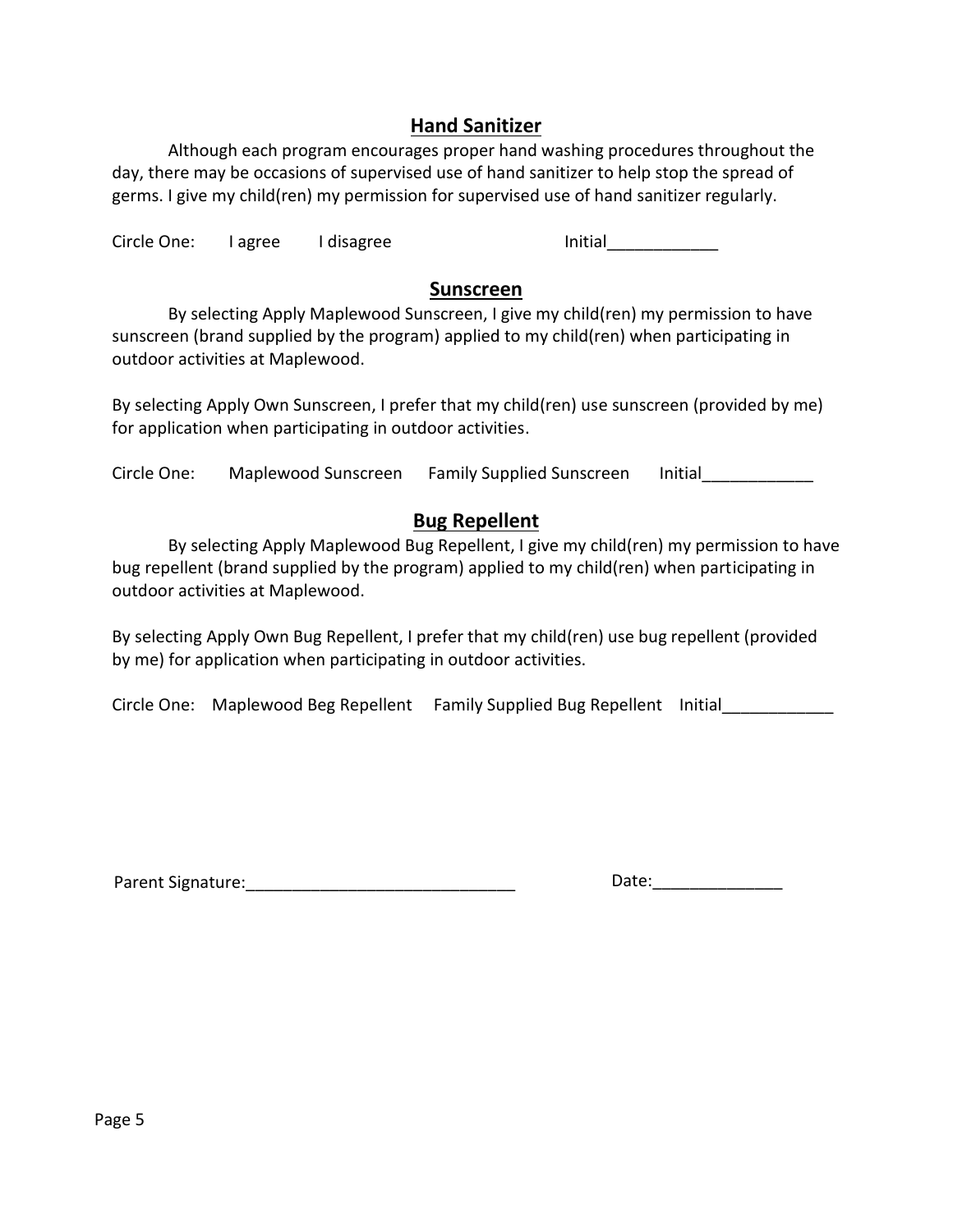# **DEVELOPMENTAL HISTORY AND BACKGROUND INFORMATION**

Regulations for licensed child care facilities require this information to be on file to address the needs of children while in care.

# **CHILD'S NAME: \_\_\_\_\_\_\_\_\_\_\_\_\_\_\_\_\_\_\_\_\_\_\_\_\_\_\_\_\_\_\_\_\_\_\_ DATE OF BIRTH: \_\_\_\_\_\_\_\_\_\_\_\_\_\_\_\_\_\_**

Please provide information for Infants and Toddlers (marked \*) as appropriate to the age of your child.

#### **DEVELOPMENTAL HISTORY**

| Age began sitting: ________________ crawling: ______________ walking: ___________ talking: _____________ |  |  |
|----------------------------------------------------------------------------------------------------------|--|--|
| *Does your child pull up? ________________*Crawl? _______________*Walk with support? _______________     |  |  |
|                                                                                                          |  |  |
|                                                                                                          |  |  |
|                                                                                                          |  |  |
| *Does your child use pacifier or suck thumb? ___________________________________                         |  |  |
|                                                                                                          |  |  |
| *How do you handle this time?                                                                            |  |  |
|                                                                                                          |  |  |

### **HEALTH**

| Allergies i.e. asthma, hay fever, insect bites, medicine, food reactions: |
|---------------------------------------------------------------------------|
| Special physical conditions, disabilities:                                |
| Serious illnesses and/or hospitalizations:                                |
| Any known complications at birth?                                         |

\_\_\_\_\_\_\_\_\_\_\_\_\_\_\_\_\_\_\_\_\_\_\_\_\_\_\_\_\_\_\_\_\_\_\_\_\_\_\_\_\_\_\_\_\_\_\_\_\_\_\_\_\_\_\_\_\_\_\_\_\_\_\_\_\_\_\_\_\_\_\_\_\_\_\_\_\_\_\_\_\_\_\_ \_\_\_\_\_\_\_\_\_\_\_\_\_\_\_\_\_\_\_\_\_\_\_\_\_\_\_\_\_\_\_\_\_\_\_\_\_\_\_\_\_\_\_\_\_\_\_\_\_\_\_\_\_\_\_\_\_\_\_\_\_\_\_\_\_\_\_\_\_\_\_\_\_\_\_\_\_\_\_\_\_\_\_

Regular medications: \_\_\_\_\_\_\_\_\_\_\_\_\_\_\_\_\_\_\_\_\_\_\_\_\_\_\_\_\_\_\_\_\_\_\_\_\_\_\_\_\_\_\_\_\_\_\_\_\_\_\_\_\_\_\_\_\_\_\_\_\_\_\_\_\_

#### **EATING HABITS**

Special characteristics or difficulties: \_\_\_\_\_\_\_\_\_\_\_\_\_\_\_\_\_\_\_\_\_\_\_\_\_\_\_\_\_\_\_\_\_\_\_\_\_\_\_\_\_\_\_\_\_\_\_\_\_\_\_\_\_

\*If infant is on a special formula, describe its preparation in detail: \_\_\_\_\_\_\_\_\_\_\_\_\_\_\_\_\_\_\_\_\_\_\_\_\_\_\_\_\_\_

Favorite foods: \_\_\_\_\_\_\_\_\_\_\_\_\_\_\_\_\_\_\_\_\_\_\_\_\_\_\_\_\_\_\_\_\_\_\_\_\_\_\_\_\_\_\_\_\_\_\_\_\_\_\_\_\_\_\_\_\_\_\_\_\_\_\_\_\_\_\_\_\_\_ Foods refused: \_\_\_\_\_\_\_\_\_\_\_\_\_\_\_\_\_\_\_\_\_\_\_\_\_\_\_\_\_\_\_\_\_\_\_\_\_\_\_\_\_\_\_\_\_\_\_\_\_\_\_\_\_\_\_\_\_\_\_\_\_\_\_\_\_\_\_\_\_\_

\_\_\_\_\_\_\_\_\_\_\_\_\_\_\_\_\_\_\_\_\_\_\_\_\_\_\_\_\_\_\_\_\_\_\_\_\_\_\_\_\_\_\_\_\_\_\_\_\_\_\_\_\_\_\_\_\_\_\_\_\_\_\_\_\_\_\_\_\_\_\_\_\_\_\_\_\_\_\_\_\_\_\_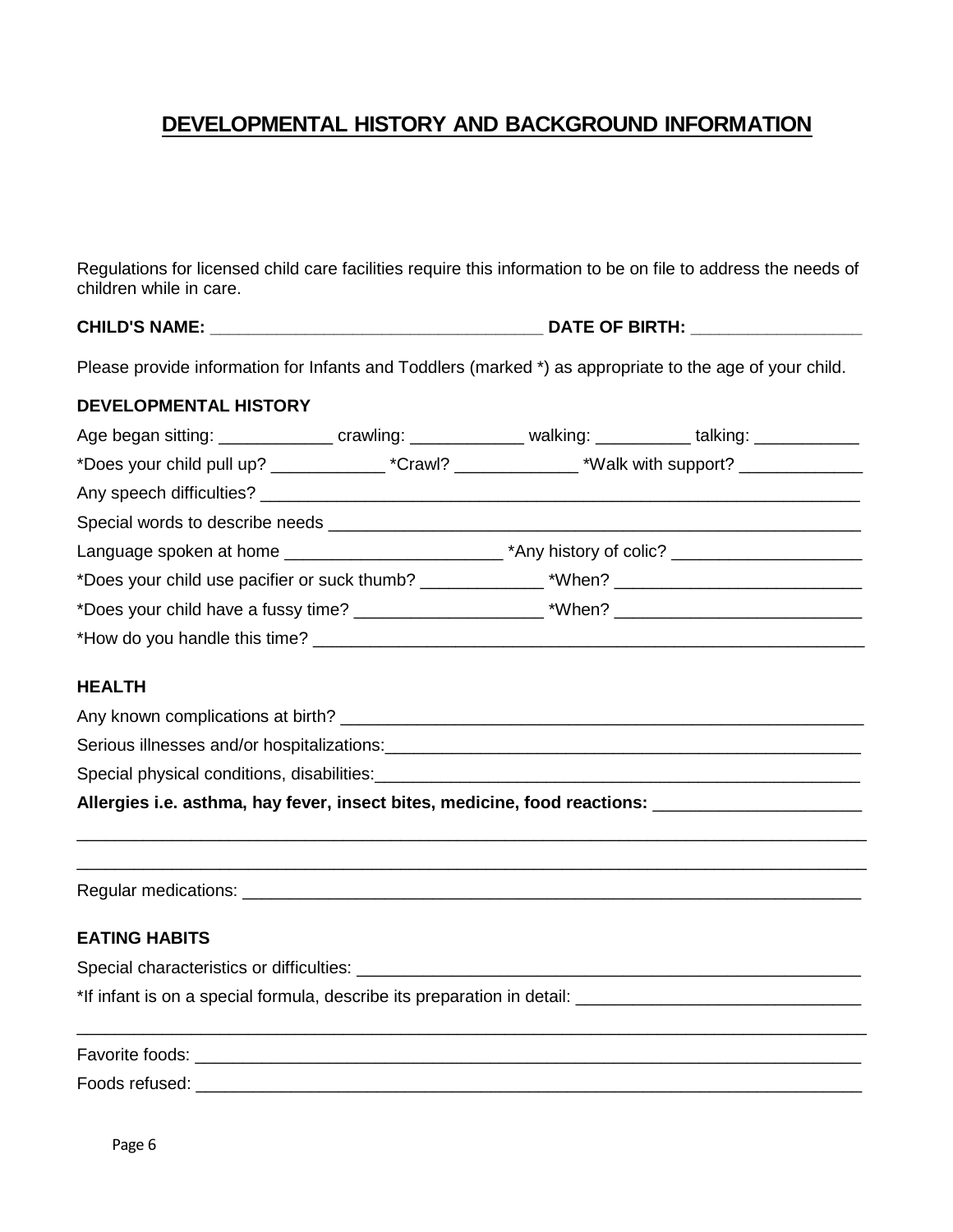| * Is your child fed held in lap?<br>High chair? |  |
|-------------------------------------------------|--|
|-------------------------------------------------|--|

\* Does your child eat with spoon?\_\_\_\_\_\_\_\_\_\_ Fork?\_\_\_\_\_\_\_\_\_\_ Hands?\_\_\_\_\_\_\_\_\_\_

### **TOILET HABITS**

| *Are disposable or cloth diapers used? _______*Is there a frequent occurrence of diaper rash?                 |  |  |  |
|---------------------------------------------------------------------------------------------------------------|--|--|--|
|                                                                                                               |  |  |  |
|                                                                                                               |  |  |  |
| *Is there a problem with diarrhea?_____________________________Constipation?______________________________    |  |  |  |
|                                                                                                               |  |  |  |
| *Please describe any particular procedure to be used for your child at the center: __________________________ |  |  |  |
| *What is used at home? Pottychair? ___________ Special child seat? __________ Regular seat? ________          |  |  |  |
|                                                                                                               |  |  |  |
|                                                                                                               |  |  |  |
|                                                                                                               |  |  |  |
|                                                                                                               |  |  |  |
| <b>SLEEPING HABITS</b><br>*Does your child sleep in a crib? ___________ Bed? _________                        |  |  |  |
| Does your child become tired or nap during the day (include when and how long)? __________________            |  |  |  |
|                                                                                                               |  |  |  |
|                                                                                                               |  |  |  |

When does your child go to bed at night? \_\_\_\_\_\_\_\_\_\_\_\_\_ and get up in the morning? \_\_\_\_\_\_\_\_\_\_\_\_\_\_\_\_\_

Describe any special characteristics or needs (stuffed animal, story, mood on waking etc) \_\_\_\_\_\_\_\_\_

\_\_\_\_\_\_\_\_\_\_\_\_\_\_\_\_\_\_\_\_\_\_\_\_\_\_\_\_\_\_\_\_\_\_\_\_\_\_\_\_\_\_\_\_\_\_\_\_\_\_\_\_\_\_\_\_\_\_\_\_\_\_\_\_\_\_\_\_\_\_\_\_\_\_\_\_\_\_\_\_\_\_\_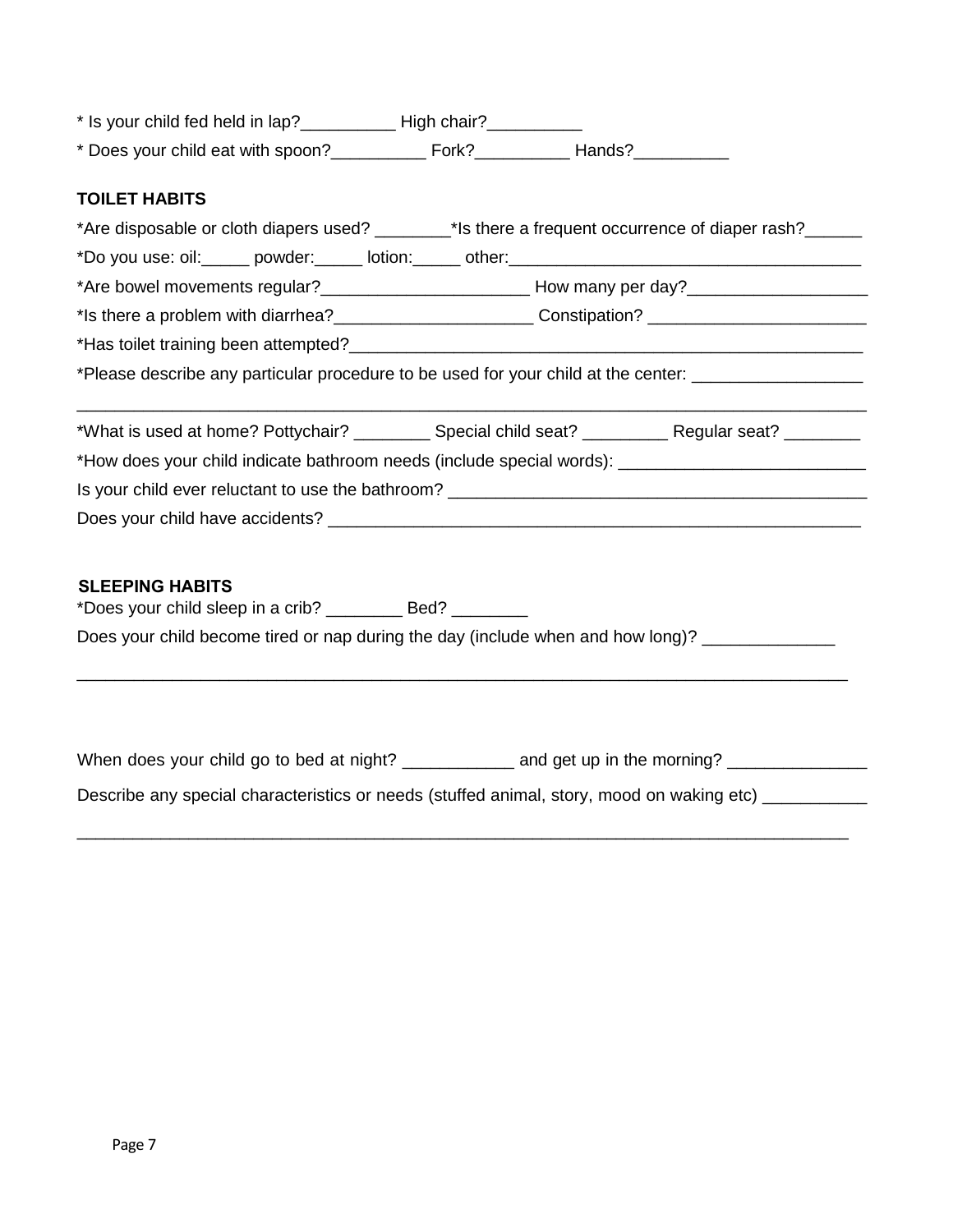### **SOCIAL RELATIONSHIPS**

| Previous experience with other children/day care:<br><u>Frevious</u> experience with other children/day care: |  |
|---------------------------------------------------------------------------------------------------------------|--|
|                                                                                                               |  |
|                                                                                                               |  |
|                                                                                                               |  |
|                                                                                                               |  |
|                                                                                                               |  |
| What would you like your child to gain from this childcare experience?                                        |  |

#### **DAILY SCHEDULE**

Please describe your child's schedule on a typical day. For infants, please include awakening, eating, time out of crib/bed, napping, toilet habits, fussy time, night bedtime, etc. \_\_\_\_\_\_\_\_\_\_\_\_\_\_\_\_\_\_\_\_\_\_\_\_\_\_\_\_\_\_\_\_

(Parent/Guardian Signature)

(Date)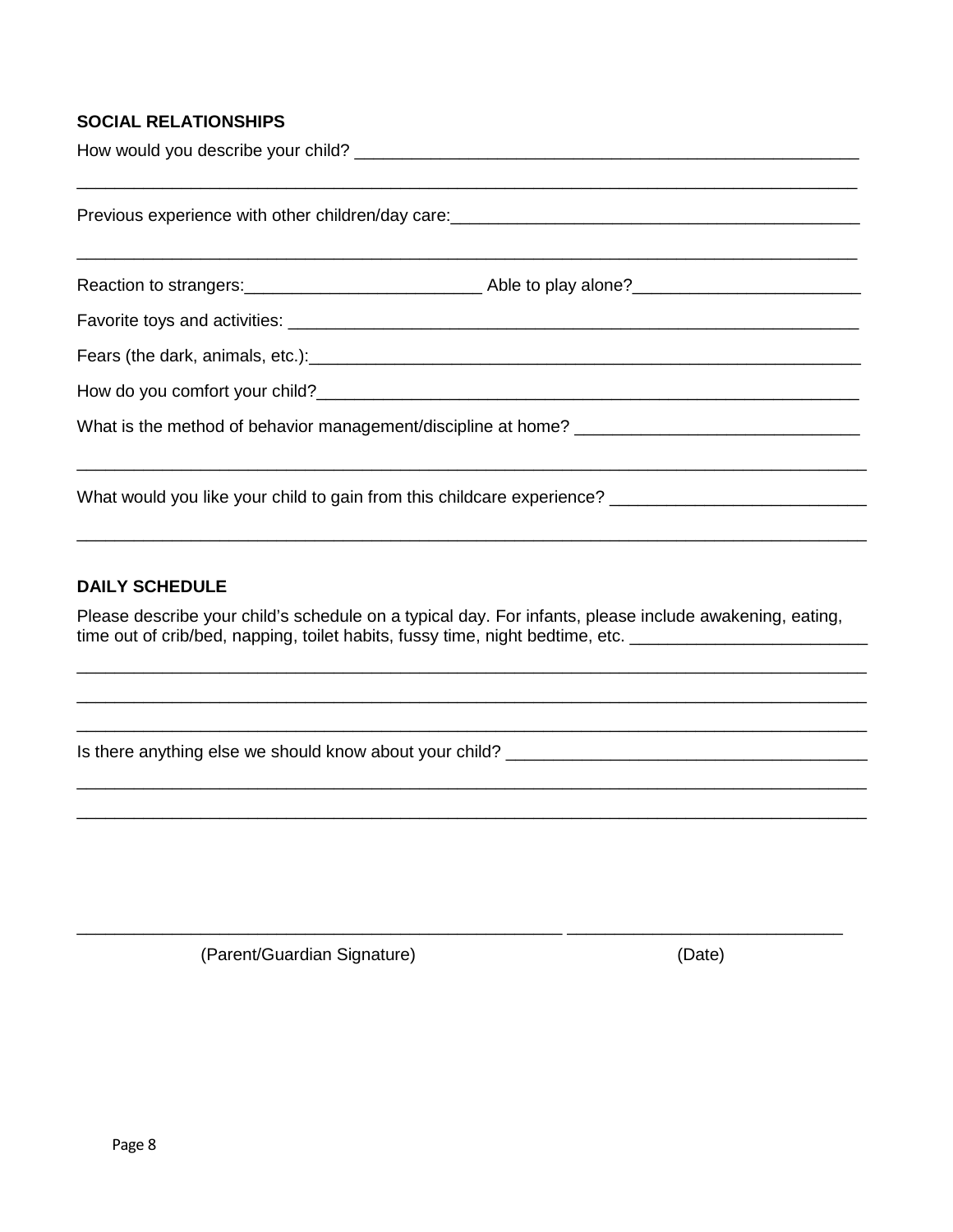# ONLY COMPLETE IF PROVIDING MAPLEWOOD WITH MEDICATION

### Commonwealth of Massachusetts Department of Early Education and Care

# **MEDICATION CONSENT FORM 606 CMR 7.11(2)(b)**

| Please v one of the following: Prescription: _______ Oral/Non-Prescription: _____                                                                                                                                       |
|-------------------------------------------------------------------------------------------------------------------------------------------------------------------------------------------------------------------------|
| Unanticipated Non-Prescription for mild symptoms______                                                                                                                                                                  |
| Topical Non-Prescription (applied to open wound/ broken skin)______                                                                                                                                                     |
| My child has previously taken this medication_________                                                                                                                                                                  |
| My child has not previously taken this medication, but this is an emergency medication and I give<br>permission for staff to give this medication to my child in accordance with his/her<br>individual health care plan |
|                                                                                                                                                                                                                         |
|                                                                                                                                                                                                                         |
|                                                                                                                                                                                                                         |
|                                                                                                                                                                                                                         |
|                                                                                                                                                                                                                         |
|                                                                                                                                                                                                                         |
|                                                                                                                                                                                                                         |
| Name and phone number of the prescribing health care practitioner:                                                                                                                                                      |
| Child's Health Care Practitioner Signature ______________________Date____________                                                                                                                                       |
| I, (parent or guardian) gives permission (print name)                                                                                                                                                                   |
| to authorize educator(s) to administer medication to my child as indicated above.                                                                                                                                       |
| <b>Parent/Guardian Signature</b>                                                                                                                                                                                        |
|                                                                                                                                                                                                                         |